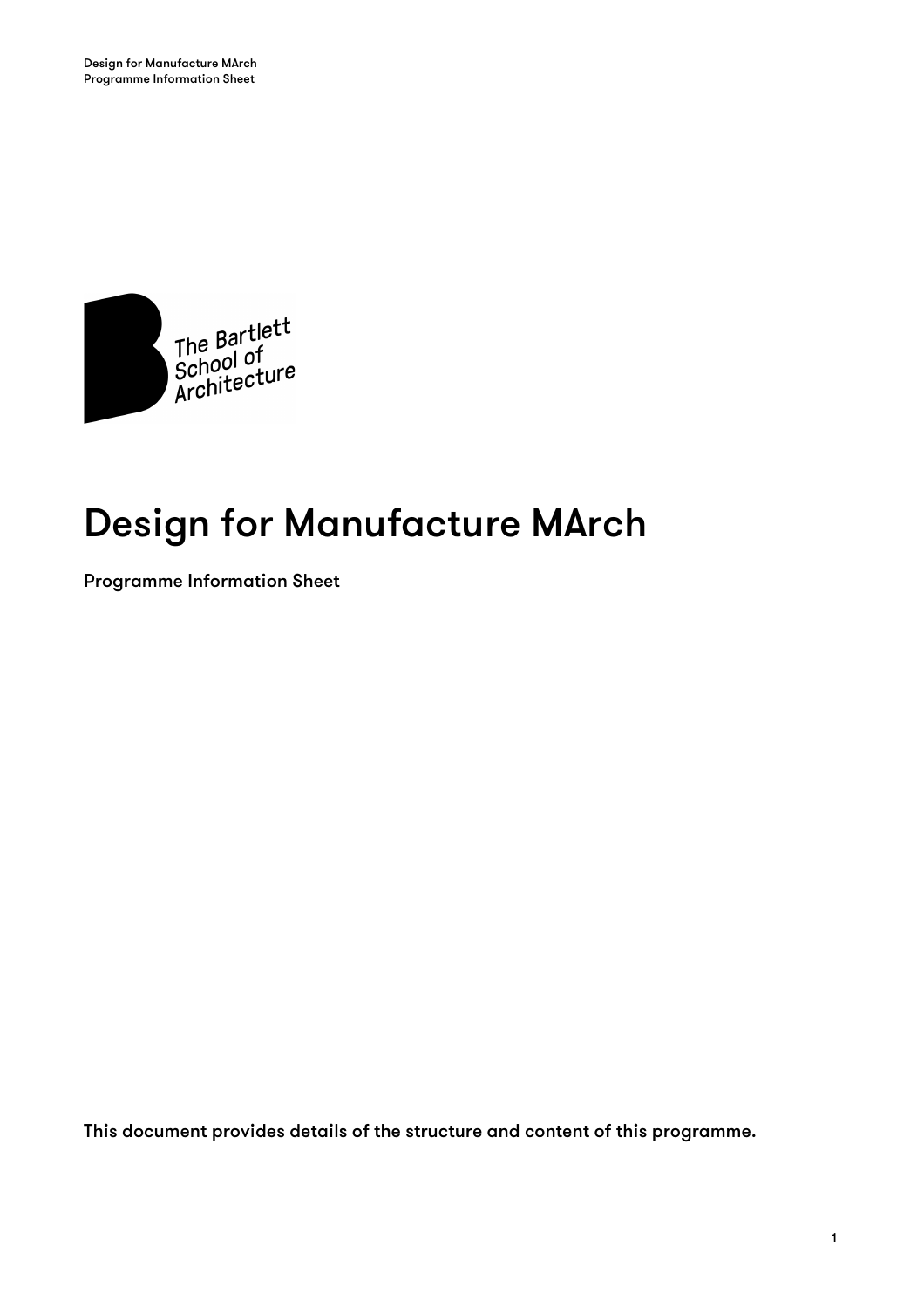| <b>Programme overview</b>  | Design for Manufacture prepares a new professional workforce of highly<br>skilled, creative and adaptable experts, with tacit and explicit knowledge<br>of design, engineering, material behaviour, analogue and digital craft, and<br>advanced systems operations.                                                                                                                                       |  |  |  |
|----------------------------|-----------------------------------------------------------------------------------------------------------------------------------------------------------------------------------------------------------------------------------------------------------------------------------------------------------------------------------------------------------------------------------------------------------|--|--|--|
|                            | There is an abundance of advanced design and engineering tools in the UK<br>that an elite workforce develops and deploys to export their expertise<br>worldwide. Yet there is currently a shortage of skilled workers at the point of<br>production tasked with delivering increasingly sophisticated and challenging<br>projects by clients, in line with rising expectations of quality and regulation. |  |  |  |
|                            | This programme will expose students to new forms of advanced design and<br>engineering methodologies - such as robotics and 3D scanning - that are<br>currently reinventing core approaches to shaping, making and refitting the<br>built and manufactured environment.                                                                                                                                   |  |  |  |
|                            | Our staff are very closely linked to several practices and institutions both<br>outside of and across UCL, in particular:                                                                                                                                                                                                                                                                                 |  |  |  |
|                            | Arup Buro Happold<br>Foster + Partners<br>Laing O'Rourke<br>Price & Myers<br>ScanLAB Projects<br>UCL Civil, Environmental and Geomatic Engineering (CEGE)<br>UCL Institute for Environmental Design and Engineering (IEDE)                                                                                                                                                                                |  |  |  |
| <b>Programme structure</b> | The programme is taught over 15 months with a three-month period of overlap<br>between outgoing and incoming students. We anticipate that incoming<br>students will be inspired by those approaching the end of their studies during<br>the autumn term.                                                                                                                                                  |  |  |  |
|                            | Collaborative research, learning and working is a central tenet of this<br>programme and its aims. Within this context, the programme is built around<br>clusters of 15 to 20 students, with three clusters seen as the optimum number<br>by 2019. Each design cluster is led by two tutors who will define a distinct<br>territory of research that will evolve over time.                               |  |  |  |
|                            | Design for Manufacture clusters may be formed around themes of: 1)<br>autonomous fabrication, 2) experimental structures, and 3) material<br>innovation. Clusters will evolve into research labs, or form links with existing<br>Bartlett School of Architecture labs associated with complimentary<br>programmes.                                                                                        |  |  |  |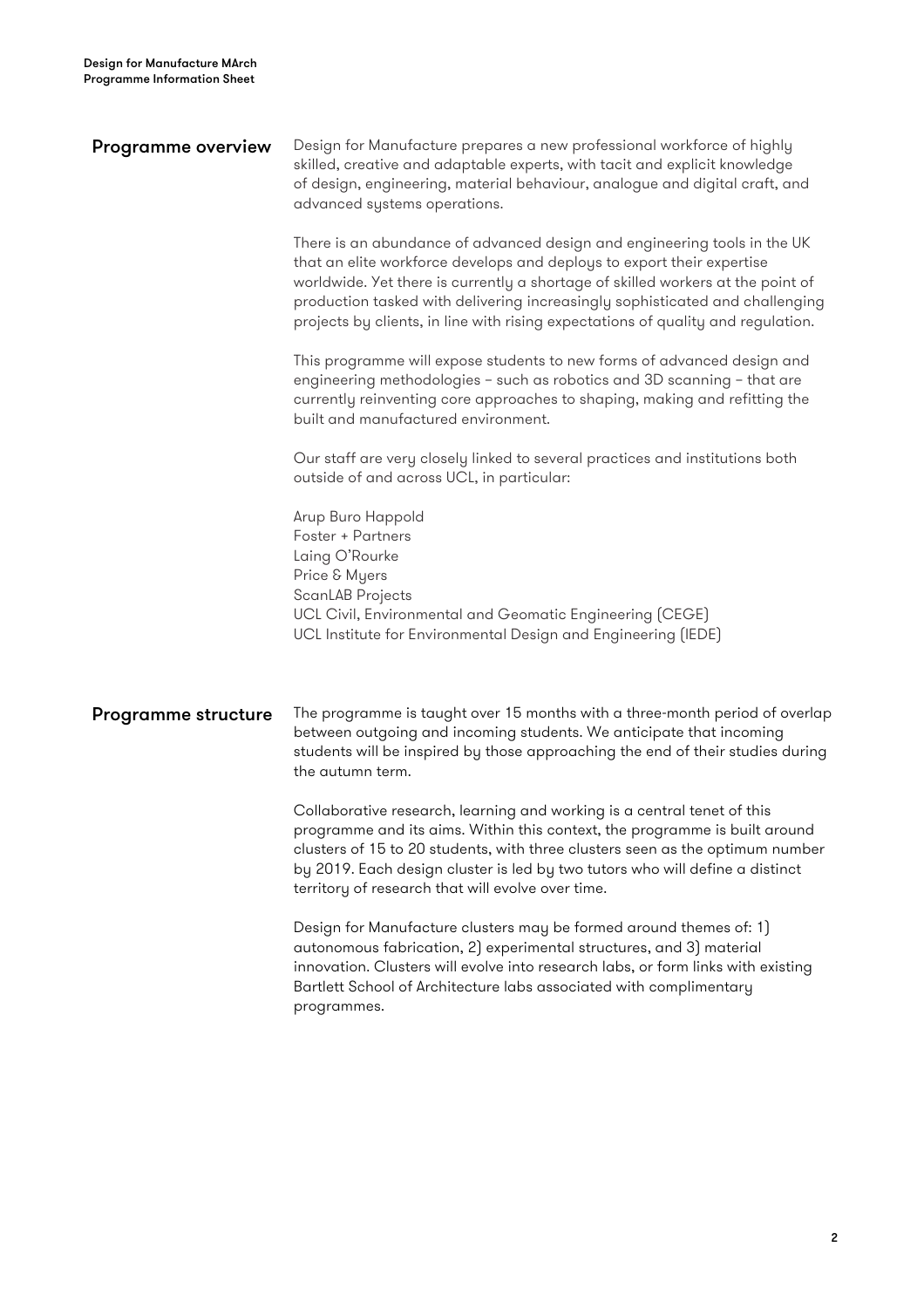#### The curriculum is outlined below:

|               | Term 1<br>Sept-Dec                                                                                                                                                                                                                                                                                                | Term 2<br><b>Jan-March</b>                                                                                                                                                                                                                  | Term <sub>3</sub><br>April-June                                                                                                                                                                                                                                                                                                                                  | <b>Summer</b><br>July-Sept | Term 4<br>Sept-Dec                                                                              |
|---------------|-------------------------------------------------------------------------------------------------------------------------------------------------------------------------------------------------------------------------------------------------------------------------------------------------------------------|---------------------------------------------------------------------------------------------------------------------------------------------------------------------------------------------------------------------------------------------|------------------------------------------------------------------------------------------------------------------------------------------------------------------------------------------------------------------------------------------------------------------------------------------------------------------------------------------------------------------|----------------------------|-------------------------------------------------------------------------------------------------|
|               |                                                                                                                                                                                                                                                                                                                   |                                                                                                                                                                                                                                             | <b>Interim Port-</b><br><b>folio Reviews</b>                                                                                                                                                                                                                                                                                                                     |                            | <b>Final Examina-</b><br>tions                                                                  |
| <b>DESIGN</b> | 15 credits<br>Introductory<br>Workshops<br>Students take 3<br>workshops.<br>Each student<br>prepares an<br>individual<br>design workshop<br>portfolio. This<br>is formatively<br>marked at the<br>end of term 1.                                                                                                  | 30 credits<br>Thesis, Prelimi-<br>nary Projects<br>Students work in<br>groups with their<br>specialist design<br>tutor to prepare<br>an initial design<br>portfolio. This is<br>formatively mar-<br>ket at the interim<br>portfolio review. | 60 credits<br><b>Thesis, Final</b><br>Project<br>Students work in<br>groups with their<br>specialist design<br>tutor to prepare<br>a final design<br>project.                                                                                                                                                                                                    |                            | <b>Submit Thesis, Final</b><br>Project<br>Internal and Exter-<br>nal Exams<br><b>Exhibition</b> |
| <b>THEORY</b> | 15 credits<br>Theory intro-<br>duction<br>Students write a<br>2500 word paper<br>comparing<br>the different<br>approaches and<br>indicating a<br>preference, ar-<br>guing why they<br>consider it most<br>relevant to their<br>further studies.<br>This is formative-<br>lu marked at the<br>start of term 2.     |                                                                                                                                                                                                                                             | 30 credits<br><b>Design Thesis Written Report</b><br>Students work individually to identify a<br>key research question that arises out of<br>the design work in term 2 and research<br>it over term 3 in parallel with their devel-<br>oping design thesis. The dissertation is<br>written up over the summer vacation and<br>is submitted at the start of term. |                            |                                                                                                 |
| <b>SKILLS</b> | 30 credits<br><b>Skills Portfolio</b><br>Students are directed to learn skills<br>appropriate to the course in general<br>and their chosen preference. Both an-<br>alytical (simulation and sensing) and<br>synthetic (making) skills are taught.<br>The portfolio is formatively marked at<br>the end of term 2. |                                                                                                                                                                                                                                             |                                                                                                                                                                                                                                                                                                                                                                  |                            |                                                                                                 |
|               | Previous cohort                                                                                                                                                                                                                                                                                                   |                                                                                                                                                                                                                                             |                                                                                                                                                                                                                                                                                                                                                                  |                            | <b>Next cohort</b>                                                                              |

# Programme modules Term 1

### Introductory Design Workshops

This module includes presentations by the design teaching staff who run design clusters within the design thesis portfolio module. Students take three of these workshops and subsequently choose which cluster to join for the remainder of the year.

#### Contextual Theory: Design for Manufacture

This module introduces students to the various theoretical and practical positions that can be taken in the subject.

#### Skills Portfolio: Part 1

Students begin with operations that are applicable to the whole programme, such as 3D modelling and machine tooling. Many of these skills are digitalbased, whilst others are analogue. In the first instance, students are taught, or reminded of, the basics of design through making, such as the structural behaviour of materials and assemblies, the properties of materials and